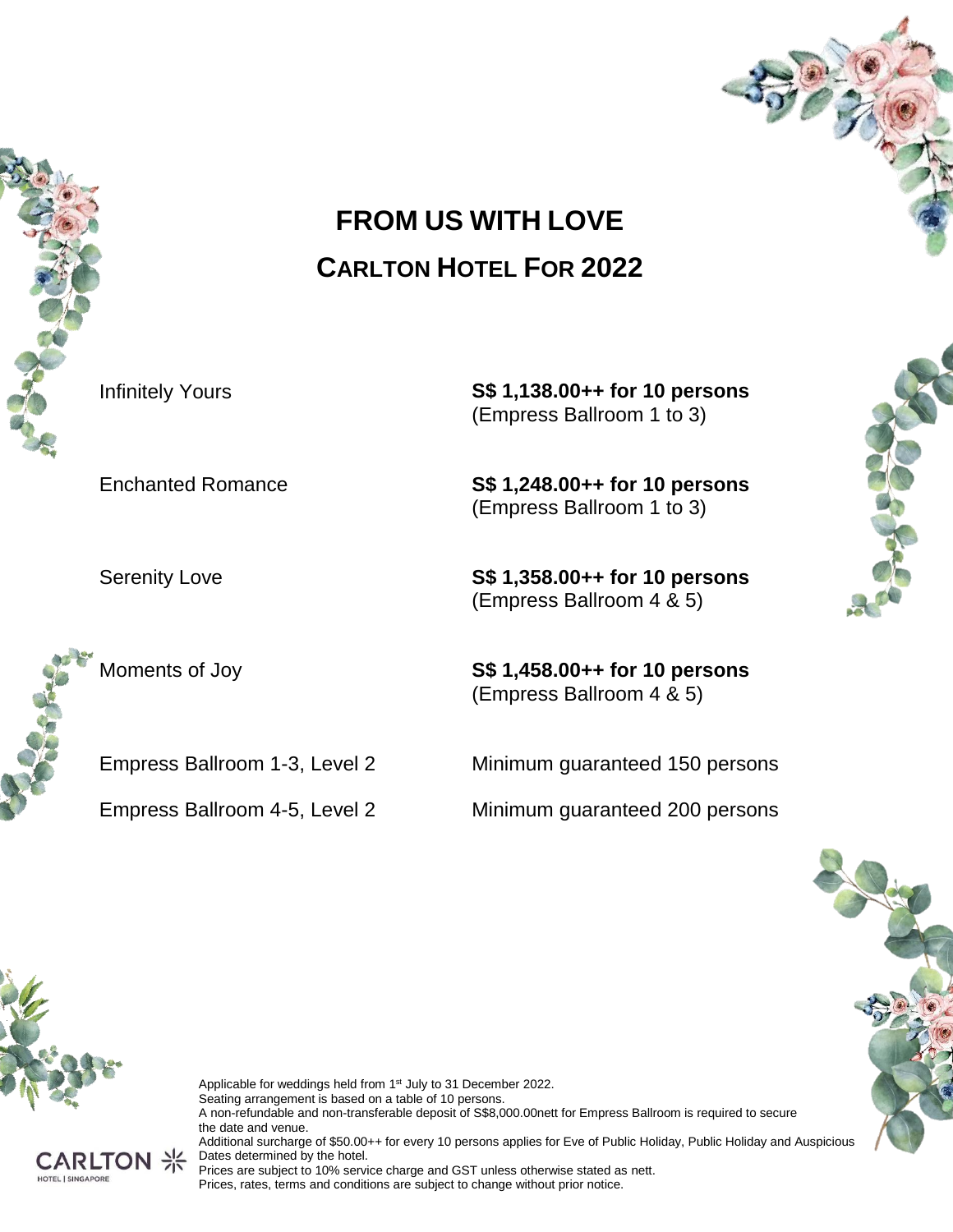



## **WEDDING PACKAGE**

### **DINING**

 Sumptuous Chinese Cuisine specially prepared by our Master Chef from the award-winning Wah Lok Cantonese Restaurant.

### **BEVERAGES**

- Free flow of Chinese tea and soft drinks throughout event (excluding juices).
- House Pour wine can be arranged at a special price of **S\$65.00++** per bottle.
- Beer can be arranged at a special price of **S\$720.00++** per 30-litre barrel or at **S\$18.00++** per glass.
- Corkage fee for Duty Paid & Sealed wine and hard liquor can be arranged at **S\$18.00++** per opened bottle.

### **DECORATIONS**

- Smoke effect for March in ceremony to accompany couple's grand entrance.
- Elegant floral decorations for the stage, aisle and floral center pieces for all dining tables.
- $\bullet$  Intricately designed dummy wedding cake for cake cutting ceremony.
- Complimentary 5-tier fountain display with a bottle of Prosecco.

### **COMPLIMENTARY**

- Complimentary \$80nett room service credits (Valid during your wedding stay only)
- Choice of unique wedding gifts for all your guests.
- Choice of elegant wedding invitation cards for up to 70% of your guaranteed attendance. (Printing not included)
- Complimentary car park coupons for up to 20% of your guaranteed attendance.
- Complimentary usage of Ang Bao Box to contain well wishes from your guests.
- Complimentary utilization of existing LCD Projector and screen for your wedding video montage

Applicable for weddings held from 1<sup>st</sup> July to 31 December 2022. Seating arrangement is based on a table of 10 persons. A non-refundable and non-transferable deposit of S\$8,000.00nett for Empress Ballroom is required to secure the date and venue. Additional surcharge of \$50.00++ for every 10 persons applies for Eve of Public Holiday, Public Holiday and Auspicious Dates determined by the hotel.



Prices are subject to 10% service charge and GST unless otherwise stated as nett. Prices, rates, terms and conditions are subject to change without prior notice.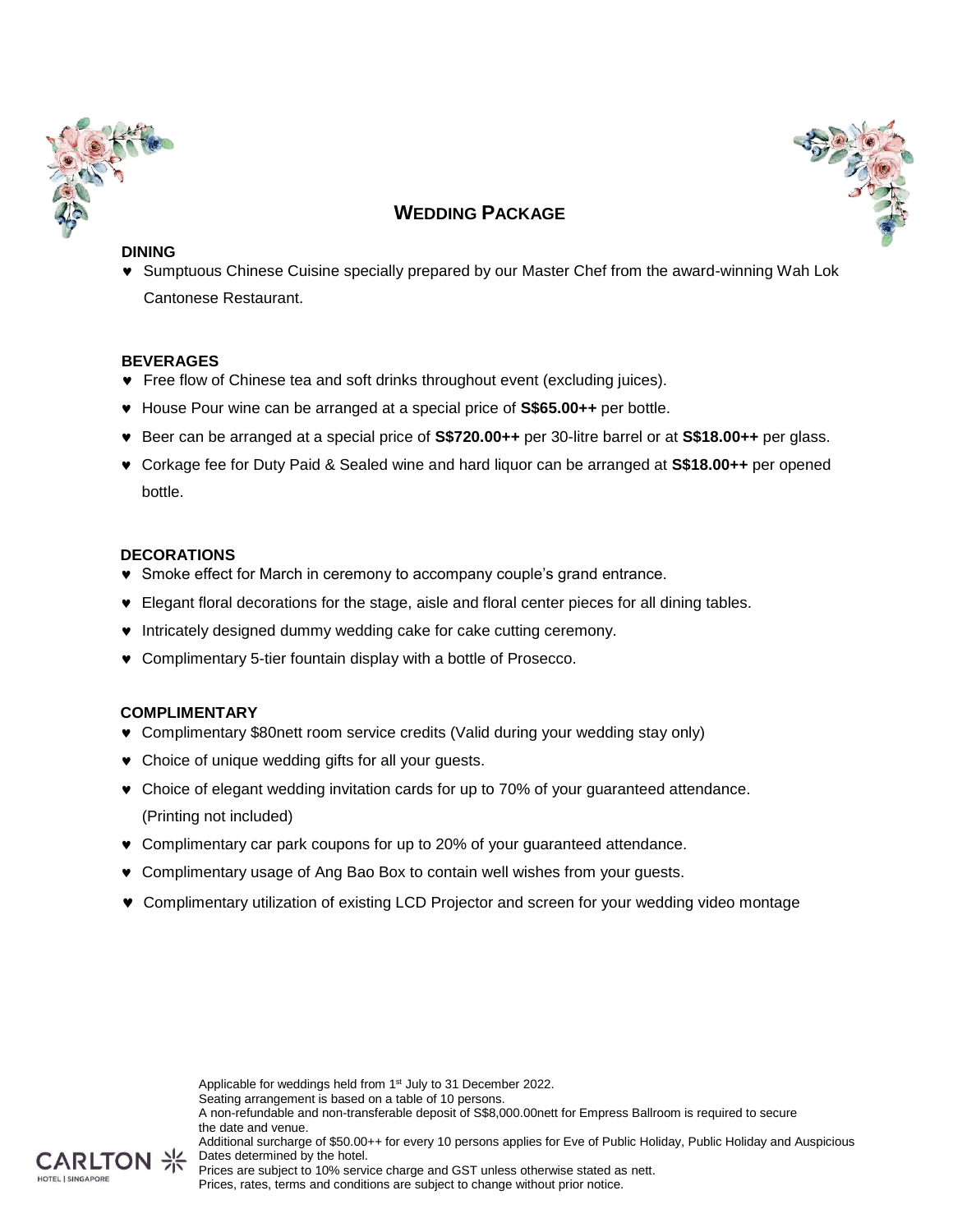



### **Empress Ballroom 1 to 3 Package**

- Complimentary food tasting for six persons in Wah Lok Cantonese Restaurant, available only on Weekday evenings from Monday to Thursday excluding Eve of Public Holidays & Public Holidays.
- One (1) night stay in our Bridal Room with welcome amenities & breakfast for two persons at Café Mosaic.
- Complimentary day use room for helper's usage from 1000hrs to 1700hrs / 1500hrs to 2000hrs.
- Complimentary one (1) 30-litre barrel of beer for event consumption only.

### **Empress Ballroom 4 & 5 Package**

- Complimentary food tasting for six persons in Wah Lok Cantonese Restaurant, available only on Weekday evenings from Monday to Thursday excluding Eve of Public Holidays & Public Holidays.
- Two (2) nights stay in our Bridal Room with welcome amenities & breakfast for two persons at Café Mosaic.
- Complimentary day use room for helper's usage from 1000hrs to 1700hrs / 1500hrs to 2000hrs.
- Conversion of day-use room to one (1) night stay will be accorded to **Moments of Joy.**
- Complimentary one (1) 30-litre barrel of beer for event consumption only.
- Additional one (1) 30-litre barrel of beer will be accorded for **Moments of Joy.**
- Complimentary one (1) bottle of house wine for every ten guests for event consumption only.



Prices, rates, terms and conditions are subject to change without prior notice.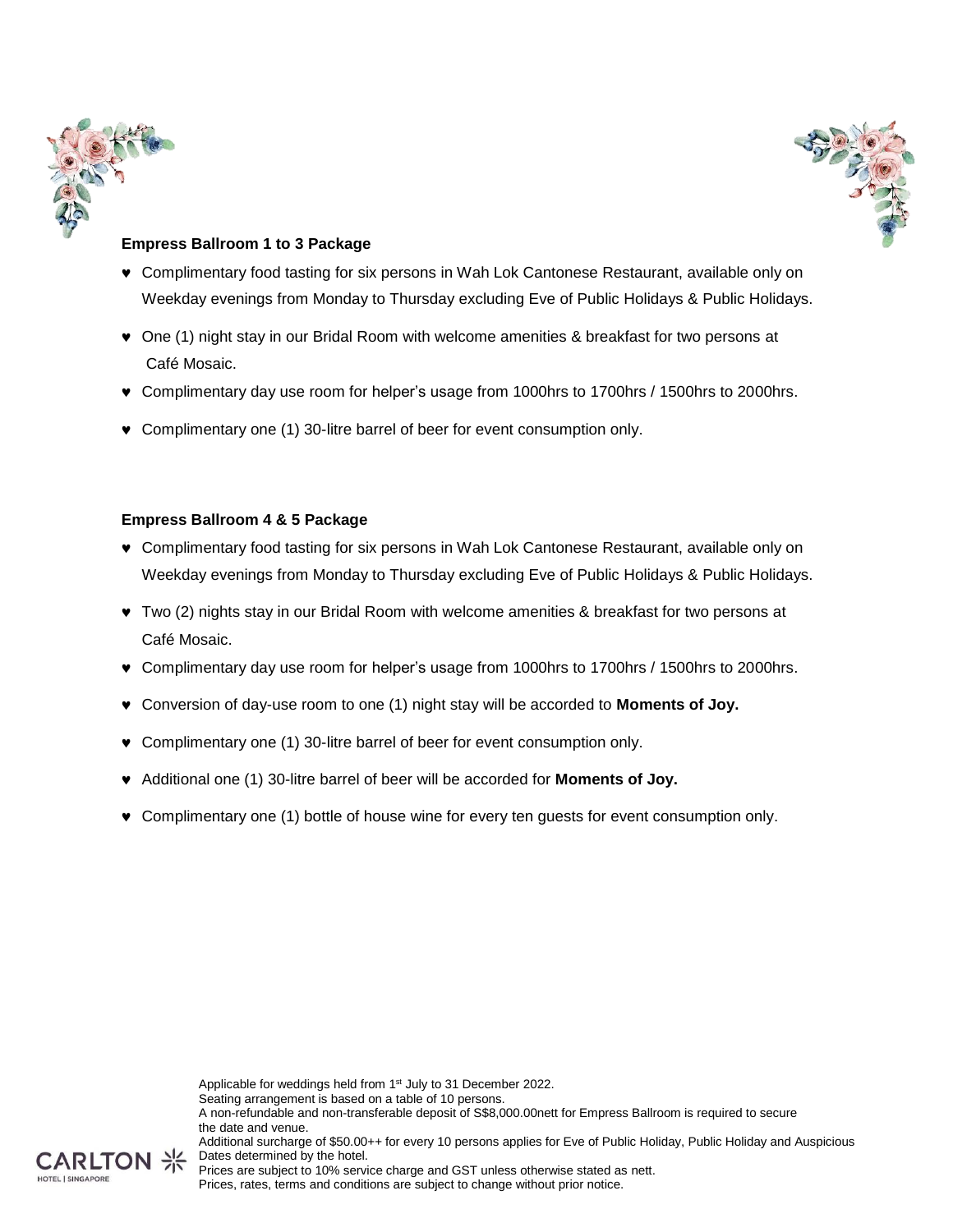

# 

# **INFINITELY YOURS**

### COLD DISH COMBINATION 大拼盆 **Choose five (5) items from the below selections**

▢ 烧鸭片 Roasted Duck

▢ XO 海螺 XO Topshell ▢ 话梅番茄 Mini Tomato with Plum ▢ 日式迷你八爪鱼 Japanese Baby **Octopus** 

▢沙律虾 Prawn Salad ▢ 迷你春卷 Mini Spring Roll ▢ 香炸白饭鱼 Deep Fried Silverfish

▢ 炒桂花粉丝 Scrambled Eggs with Vermicelli

### Choose one (1) item from each course stated below

### SOUP 汤类

**FISH** 鱼

▢ 金汤海皇羹 (虾粒,蟹肉, 瑶柱,海螺丝) Imperial Four Treasures in Carrot Soup

▢ 虫草花海螺雞汤 Double Boiled Chicken Soup with Cordyceps Flower and Sea Whelk

▢ 油炸金目鲈 Deep Fried Sea Bass in Superior Soya Sauce

### VEGETABLE 菜

▢ 海螺扒菠菜 Giant Topshell with Spinach

### POULTRY 家禽

▢ 茶皇豉油鸡 Smoked Chinese Tea Soya Chicken

### **NOODLES & RICE 面.饭**

▢ 豉油皇海鲜粒炒米粉 Fried Vermicelli with Diced Seafood

### DESSERT 甜品

▢ 冻芒果布丁 Mango Pudding Braised Shiitake Mushroom with Broccoli in Conpoy Sauce

Steamed Sea Bass with Minced Garlic in Soya Sauce

▢ 豉油鸡 Soya Sauce Chicken

▢ 干贝北菇扒西兰花

▢ 蒜茸蒸金目鲈

▢ 海鲜荷叶饭 Lotus Leaf Rice with Diced Seafood

▢ 龙眼红枣汤圆 Glutinous Rice Ball in Longan & Red Dates

Applicable for weddings held from 1<sup>st</sup> July to 31 December 2022. Seating arrangement is based on a table of 10 persons. A non-refundable and non-transferable deposit of S\$8,000.00nett for Empress Ballroom is required to secure the date and venue. Additional surcharge of \$50.00++ for every 10 persons applies for Eve of Public Holiday, Public Holiday and Auspicious  $CARTON \nless$  Dates determined by the hotel. Prices are subject to 10% service charge and GST unless otherwise stated as nett.



Prices, rates, terms and conditions are subject to change without prior notice.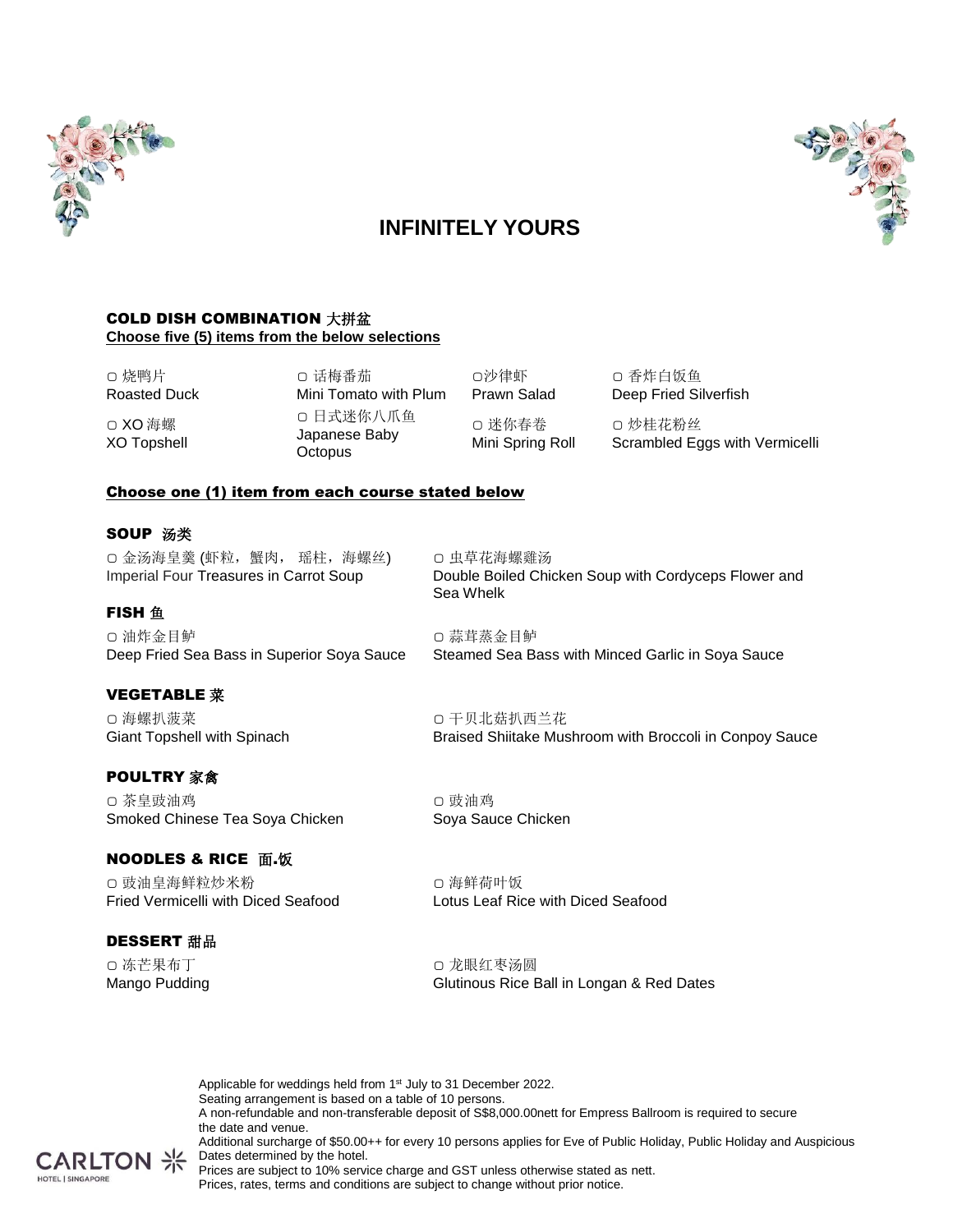

# **ENCHANTED ROMANCE**



### COLD DISH COMBINATION 大拼盆 **Choose five (5) items from the below selections**

▢ 脆皮烧肉 Roast Pork ▢ 烧鸭片 Roasted Duck

▢ 香炸鱼皮 Deep Fried Fish Skin

▢ 日式迷你八爪鱼 Japanese Baby Octopus

Choose one (1) item from each course stated below

### **SOUP 汤类**

▢ 五宝羹 (海參,蟹肉,瑤柱,鱼鳔,金菇) Imperial Five Treasures Soup

### **FISH** 鱼

▢ 港式蒸海斑 Steamed Garoupa in Superior Soya Sauce

### **SEAFOOD 海鲜**

▢ XO 蜜豆炒虾球 Sautéed Prawns with Honey Peas in XO Sauce

### VEGETABLE 菜

▢ 海螺扒菠菜 Giant Topshell with Spinach

### POULTRY 家禽

▢ 葱油招牌脆皮炸子鸡 Signature Crispy Roast Chicken with Onion

### **NOODLES & RICE 面.饭**

▢ 银芽九王干烧伊府面 Braised Ee-Fu Noodles with Silver Sprout, Straw Mushrooms and Chives

### DESSERT 甜品

▢ 青苹果菊冻 Chilled Green Apple Jelly with Chrysanthemum

▢ 沙律虾 Prawn Salad ▢ 迷你春卷 Mini Spring Roll

▢ 话梅番茄 Mini Tomato with Plum ▢ 炒桂花粉丝 Scrambled Eggs with Vermicelli

▢ 海螺丝鱼肚羹 Thick Soup with Shredded Topshell and Fish Maw

▢ 蒜茸蒸海斑 Steamed Garoupa with Minced Garlic in Soya Sauce

▢ 宮保虾球 Wok Fried Prawns in 'Kung Po' Sauce

▢ 干贝北菇扒西兰花 Braised Shiitake Mushroom with Broccoli in Conpoy Sauce

▢ 茶皇豉油鸡 Smoked Chinese Tea Soya Chicken

▢ 腊味荷叶饭 Fried Rice with Dried Sausage in Lotus Leaf

▢ 红豆沙汤圆 Cream of Red Bean Paste with Glutinous Rice Ball

Applicable for weddings held from 1<sup>st</sup> July to 31 December 2022. Seating arrangement is based on a table of 10 persons. A non-refundable and non-transferable deposit of S\$8,000.00nett for Empress Ballroom is required to secure the date and venue. Additional surcharge of \$50.00++ for every 10 persons applies for Eve of Public Holiday, Public Holiday and Auspicious  $CARTON \nless$  Dates determined by the hotel.



Prices are subject to 10% service charge and GST unless otherwise stated as nett. Prices, rates, terms and conditions are subject to change without prior notice.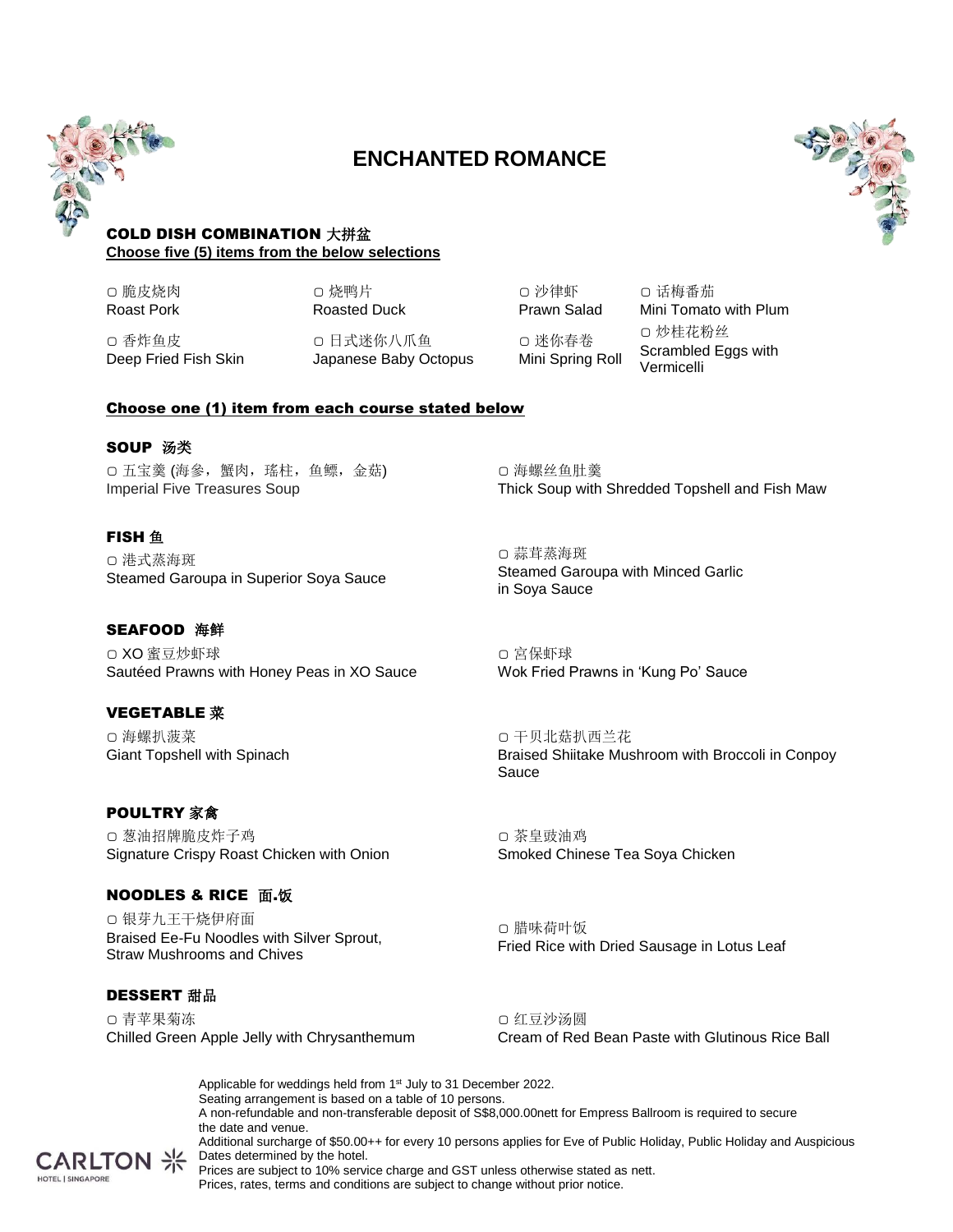

# **SERENITY LOVE**



### COLD DISH COMBINATION 大拼盆 **Choose five (5) items from the below selections**

▢ 龙虾沙律 Lobster Salad

▢ 香炸鱼皮

Deep Fried Fish Skin

▢ 烟鸭胸 Smoked Duck Breast ▢ 日式迷你八爪鱼 Japanese Baby **Octopus** 

▢ 沙律虾 Prawn Salad ▢ 话梅番茄 Mini Tomato with Plum

▢ 迷你春卷 Mini Spring Roll

▢ XO 海螺 XO Topshell

### Choose one (1) item from each course stated below

### SOUP 汤类

▢ 八宝羹 (海参,蟹黄,蟹肉,瑶柱, 鱼鳔,海螺,金菇,竹笙) Imperial Eight Treasure Soup

### **FISH** 鱼

▢ 港式蒸海斑 Steamed Garoupa in Superior Soya Sauce

### **SEAFOOD 海鲜**

▢ XO 蜜豆炒虾 Sautéed Prawns with Honey Peas in XO Sauce

### VEGETABLE 菜

▢ 海螺北菇扒菠菜 Giant Topshell with Spinach and Shiitake Mushroom

### POULTRY 家禽

▢ 脆皮烧鸡 Crispy Roast Chicken

### NOODLES & RICE 面.饭

▢ 豉油皇海鲜粒炒米粉 Fried Vermicelli with Diced Seafood

### DESSERT 甜品

▢ 冻芒果布丁 Mango Pudding ▢ 紅燒海味羹 (鲍鱼丝,虾粒,蟹肉,墨鱼) Braised Superior Broth with Shredded Abalone and Diced Seafood

▢ 蒜茸蒸海斑 Steamed Garoupa with Minced Garlic in Soya Sauce

▢ 沙律虾球 Sautéed Prawns Tossed with Salad Cream

▢ 北菇扒西兰花蟹肉汁 Braised Shiitake Mushroom with Broccoli in Crabmeat Sauce

▢ 茶皇豉油鸡 Smoked Chinese Tea Soya Chicken

▢ 腊味荷叶饭 Fried Rice with Dried Sausage in Lotus Leaf

▢ 百年好合红豆沙 Red Bean Paste with Lotus Seed & Lily Flower

Applicable for weddings held from 1<sup>st</sup> July to 31 December 2022. Seating arrangement is based on a table of 10 persons. A non-refundable and non-transferable deposit of S\$8,000.00nett for Empress Ballroom is required to secure the date and venue. Additional surcharge of \$50.00++ for every 10 persons applies for Eve of Public Holiday, Public Holiday and Auspicious Dates determined by the hotel. Prices are subject to 10% service charge and GST unless otherwise stated as nett.



Prices, rates, terms and conditions are subject to change without prior notice.